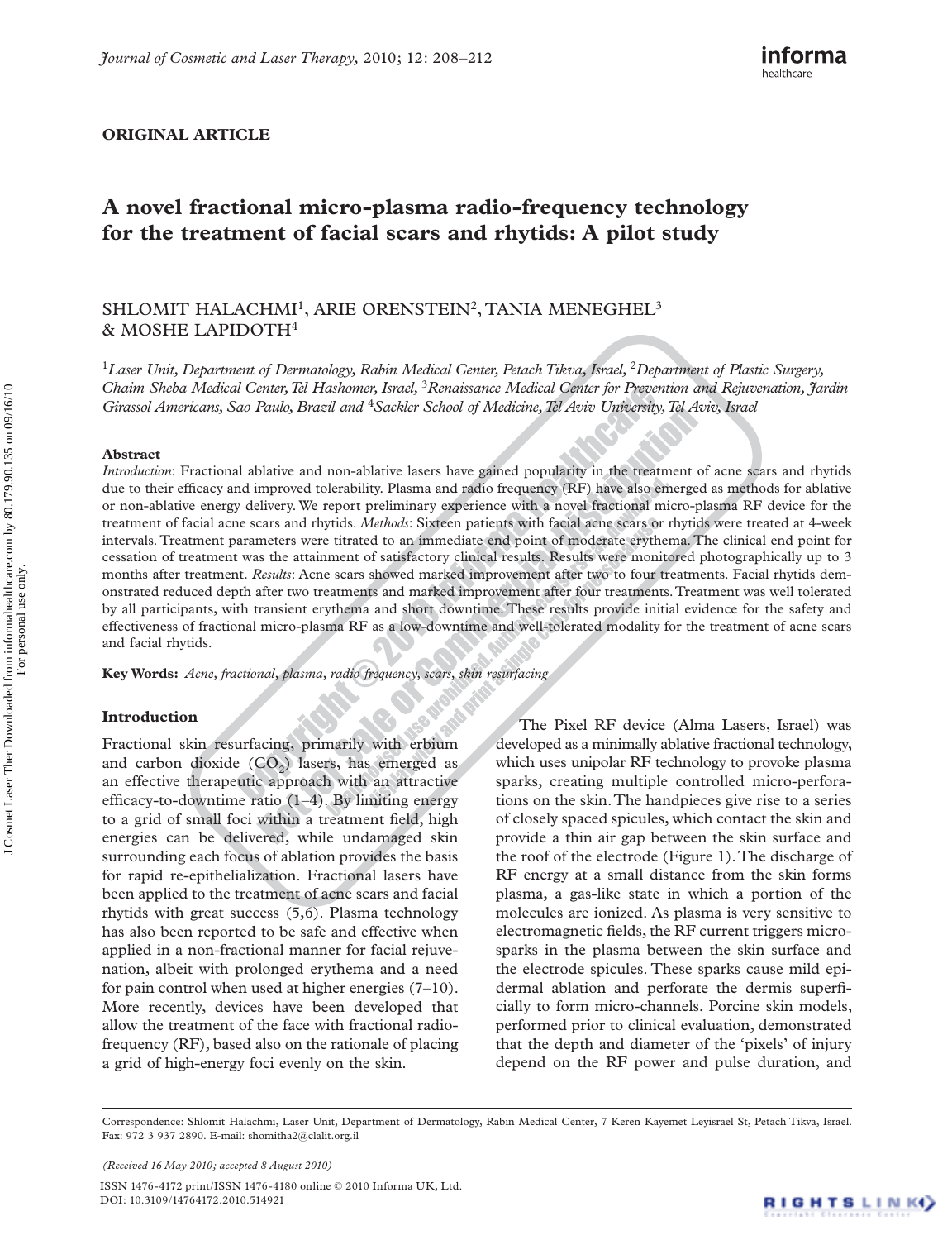

Figure 1. Pixel RF tips, showing the spicules that form the small foci of contact with the skin, in the roller configuration (left) and in stationary tips (right).

range from 100 to 150 mm in depth and from 80 to 120 mm in diameter (Figure 2). The technology improves upon conventional RF by leveraging the generation of plasma to generate focally higher con-



Figure 2.Histological changes following Pixel RF application to porcine skin in preclinical studies. Day 0: wedge-shaped channel of tissue ablation formed in the epidermis and papillary dermis by a single pulse of 45 watts RF; Day 3: re-epithelialization of full-thickness epidermis, except the stratum corneum; Day 14: complete healing.

ductivity and thereby triggering micro-sparks and high temperatures in minute foci.

We report here the initial experience of treating facial acne scars and rhytids.

# **Materials and methods**

All participants signed an informed consent prior to treatment. Indications included facial acne scars and facial rhytids. Contraindications to treatment were Fitzpatrick skin types V-VI, active bacterial or viral infection, use of isotretinoin within the prior 12 months, impaired immune function, active collagen vascular disease, malignancy, diabetes, pregnancy, a pacemaker or defibrillator, metal implants near the treatment area, and an ablative skin procedure within the prior 3 months. At one clinical site (T.M.), patients who were known to be susceptible to HSV reactivation received prophylaxis with oral antiherpetic medications on the day before treatment (acyclovir 400 mg twice daily or famciclovir 250 mg twice daily). At the same clinical site, patients felt to be at increased risk for hyperpigmentation, based on physician assessment, were pre-treated with hydroquinone starting 1 month prior to treatment.

After pre-treatment with a topical lidocaine gel, the Pixel RF device was applied using a 12 mm stationary tip or a roller tip (Figure 1). For acne scars, Fitzpatrick skin types I–III were treated with the 12-mm stationary tip for five stacked pulses at 40-50 watts, 0.2 seconds followed by five passes of the roller tip at 35 – 50 watts over the entire anatomical facial unit. Fitzpatrick IV skin was treated with five to seven passes of the roller tip only, at 35-50 watts. For facial rhytids, all skin types were treated with the 12-mm stationary tip for five stacked pulses at  $40-50$  watts, 0.2 seconds over the rhytids, followed by five to six passes of the roller tip at 35–50 watts over the affected facial units.

Treatments were repeated at intervals of 4–6 week. The clinical end point for cessation of treatment was the attainment of satisfactory clinical results.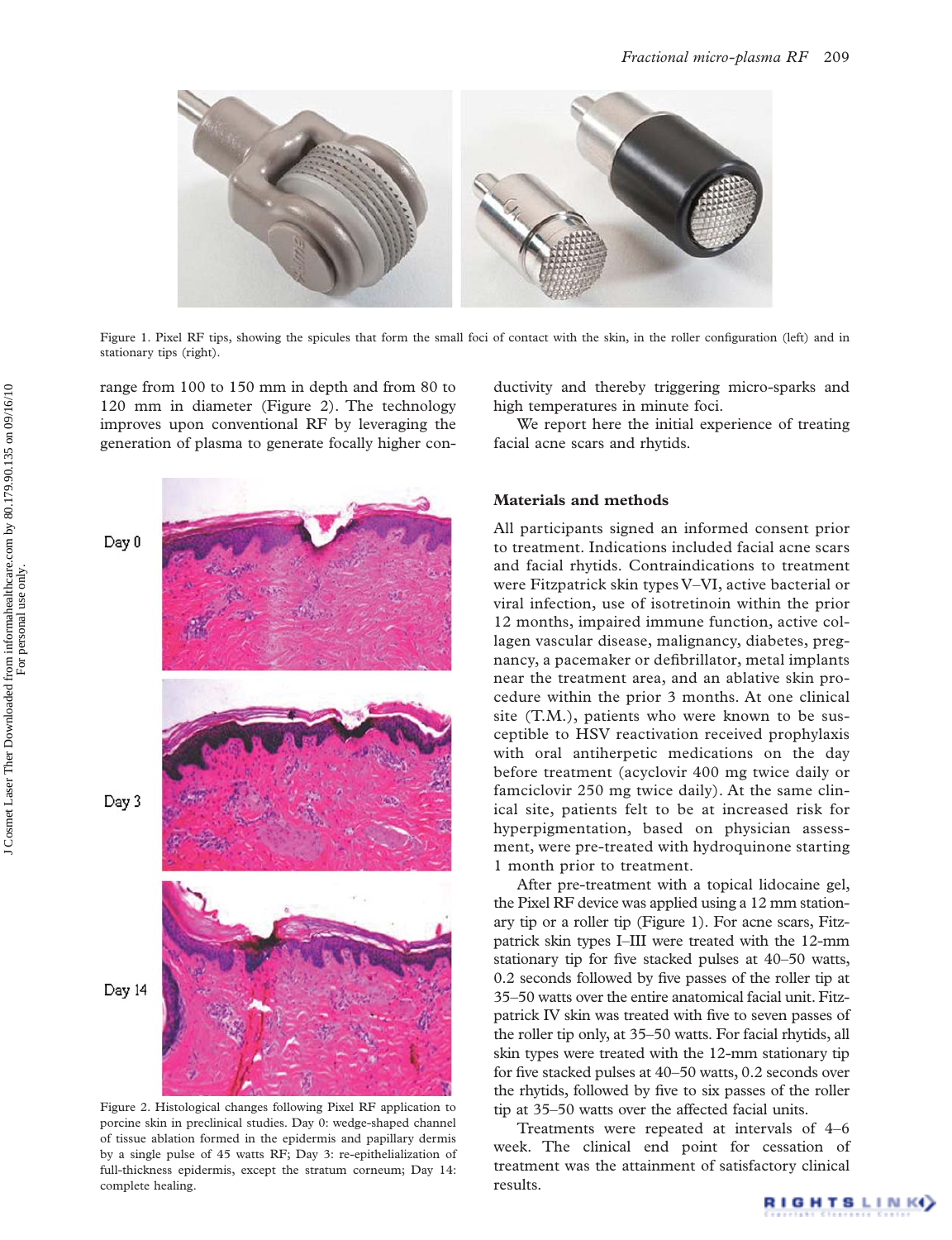



After



#### Before

After

Figure 3.Treatment of acne scars. (A) Acne scars before and 1.5 months after three treatments; (B) acne scars before and 3 months after three treatments.

### **Results**

A total of 16 patients were treated (five male, 11 female). The clinical endpoint for completion of treatment was moderate erythema. Owing to the rapid motion of the roller tip over large areas, the five passes over the face were swift and well tolerated. The total treatment time for the full-face was approximately 10 minutes. All facial treatments were well tolerated with no adverse events. Mild-to-moderate erythema was present for 1 day after treatment. A pale pixel-pattern grid was evident for 3 days, over a background of fine exfoliative scale.

Eight patients with acne scars were treated. The mean age was 34.5 years (range 23–57). Patients underwent one to four treatments (mean 3.1). Acneiform scars demonstrated cumulative improvement, with notable improvement after three treatments (Figure 3A). The effect was maintained at 3 months' follow-up (Figure 3B). Of interest, patients with mild active acne experience a reduction in active acneiform lesions during the treatment and follow-up interval.

Eight patients underwent treatment for facial rhytids. The mean age was  $58.8$  years (range  $51-63$ ). Patients underwent two to four treatments (mean 2.6). Wrinkles were visibly reduced after two treatments, with notable improvement in wrinkle appearance and visual skin texture after four treatments (Figure 4). Longer-term follow-up showed maintained benefit at 3 months, with a more even appearance as well as reduction in the visual prominence of wrinkles (Figure 5).

### **Discussion**

In this preliminary assessment, the Pixel RF demonstrated visible results in the improvement of facial acne scars and rhytids after a series of treatments. Incremental benefit was achieved with repeated treatments, and results were maintained at 3-month follow-up evaluations. No severe adverse events were reported.

Of interest, in several participants, incidental benefits were noted outside of the indication being treated. In one participant, treatment of acne scars resulted in improvement of active acneiform lesions within the treatment area, presumably due to dermal heating and its effects on sebaceous gland function, although the mild exfoliative response to treatment within the first 3 days after the procedure may contribute as well. In another participant, treatment of acne scars showed improvement in freckling within the treated area. Such a response is compatible with epidermal turnover and subsequent rejuvenation as a response to the fractional micro-plasma RF, and suggests that the procedure may be a good treatment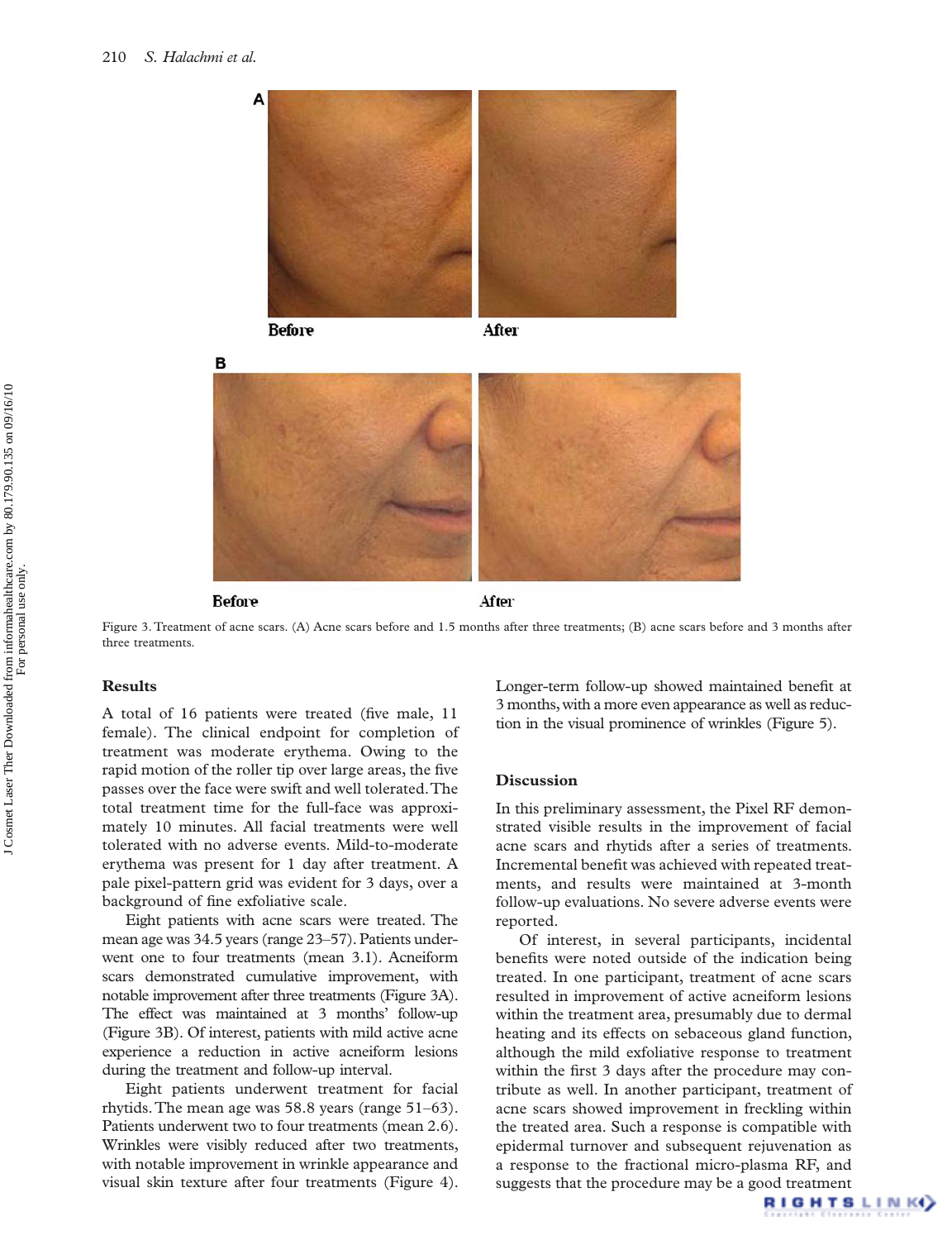

**Before** 





option for reversing certain epidermal signs of photoaging, in addition to targeting dermal deficits. This would make the procedure appropriate not only for discrete lesions, as was assessed here, but for

improving the appearance of entire regions. Given the rapid coverage with the roller tip, which provides treatment of the full face with five passes in 10 minutes, the procedure may be amenable to the treatment of

**RIGHTSLINKO** 



Figure 5.Treatment of facial rhytids. (A, B) Facial rhytids before and 3 months after three treatments.